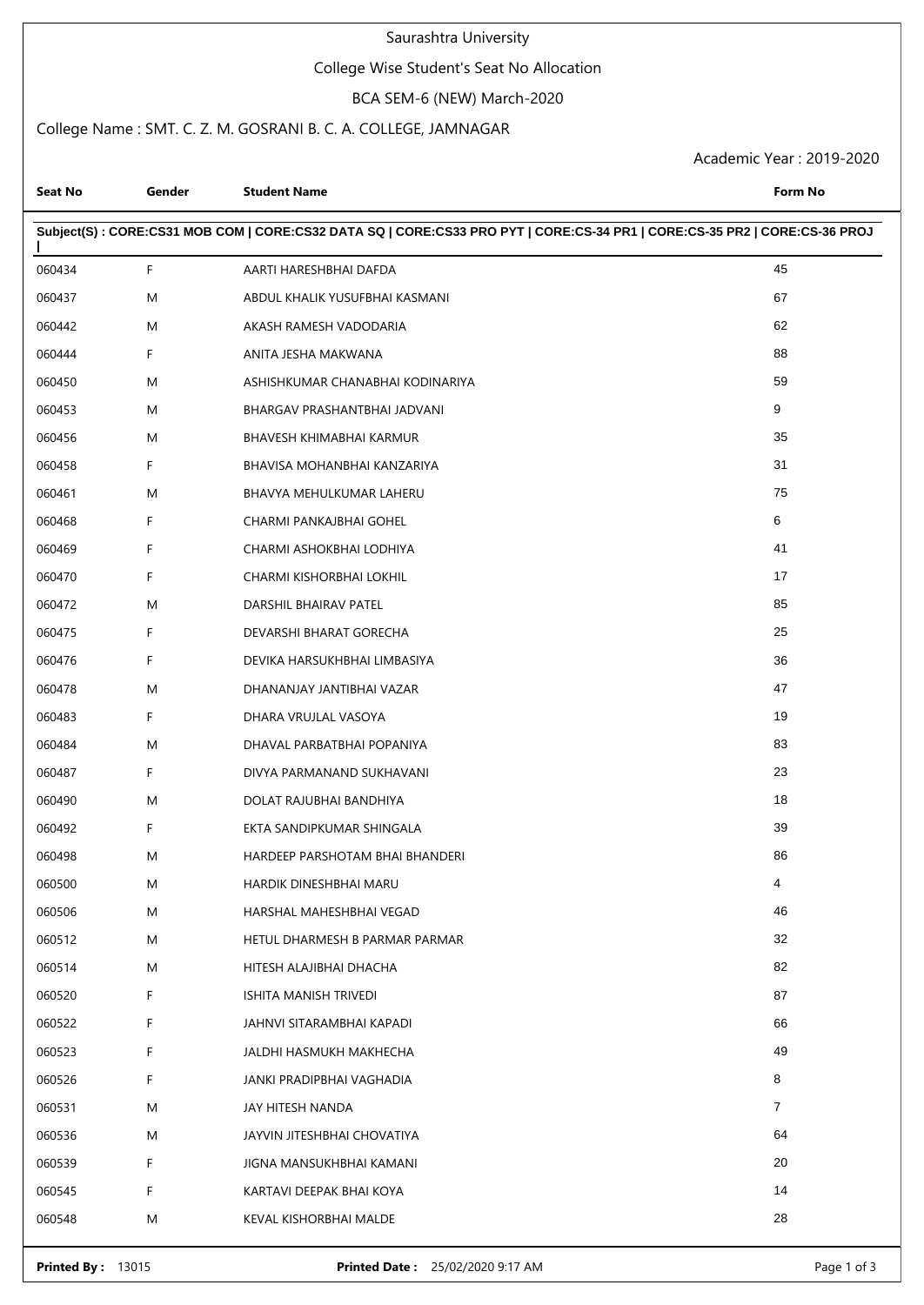#### Saurashtra University

### College Wise Student's Seat No Allocation

#### BCA SEM-6 (NEW) March-2020

## College Name : SMT. C. Z. M. GOSRANI B. C. A. COLLEGE, JAMNAGAR

Academic Year : 2019-2020

| Seat No<br>Gender | <b>Student Name</b>            | Form No        |
|-------------------|--------------------------------|----------------|
| F.<br>060549      | KHUSHBU PRAKHSH BHAI BUHECHA   | 61             |
| 060558<br>M       | KRUPESH RAJESH CHHATRALA       | 81             |
| 060561<br>M       | KULDEEPSINH SURENDRASINH SODHA | 71             |
| 060562<br>M       | KULDIP SURESHBHAI KANSAGRA     | 58             |
| 060563<br>M       | KUMAR JAGDISH KUMAR RAVI       | 77             |
| 060565<br>M       | LAKHAN BHANUBHAI KANJARIYA     | 74             |
| 060570<br>F.      | MAHEK ASHOKBHAI HIRPARA        | 21             |
| F<br>060571       | MAHEK MANISH BHAI PABARI       | 15             |
| 060572<br>F.      | MAHEK DILIPBHAI TRIVEDI        | 27             |
| 060579<br>M       | MEET KIRAN SHAH                | 68             |
| 060582<br>F.      | MINAL AMULBHAI TRIVEDI         | 52             |
| 060585<br>M       | MOHFIZ HUSEIN CHABBA           | 60             |
| 060590<br>F.      | NANDINI PARESHBHAI THAKER      | 51             |
| 060594<br>M       | NAYAN ARVINDBHAI KANDU         | 69             |
| 060596<br>F.      | NEHA CHANDULAL NATHWANI        | $\overline{2}$ |
| F<br>060598       | NIDDHIBEN DINESHBHAI SUTARIYA  | 55             |
| 060601<br>M       | NIKHILKUMAR KANTILAL MUNGARA   | 65             |
| 060604<br>M       | NIMESH MOHANBHAI MANGE         | 13             |
| 060606<br>M       | NIRAJ DINESHBHAI MANGE         | 50             |
| 060607<br>M       | NIRAJKUMAR DILIPBHAI KARANGIYA | 73             |
| F.<br>060609      | NIRANKA ARVINDBHAI MENDPARA    | 24             |
| F.<br>060611      | NISHA JAYESHBHAI CHOVATIYA     | 29             |
| F<br>060613       | NISHA ANILBHAI NAGPAL          | 12             |
| 060618<br>M       | PARTH KUMAR JB BJM BHAI.       | 70             |
| 060634<br>M       | PREM NAVINBHAI ASWAR           | 42             |
| F<br>060636       | PRIYA GAUTAMBHAI MAVANI        | 54             |
| F<br>060641       | RADHESHA VALLBHADAS RAYACHURA  | 10             |
| M<br>060643       | RAHUL ASHOKBHAI KANZARIYA      | 72             |
| 060649<br>M       | RAVI KANJIBHAI RATHOD          | 79             |
| F.<br>060651      | REETU JITENDRABHAI TEJVANI     | 3              |
| 060657<br>M       | RONAK ARJANBHAI CHANDRAVADIYA  | 89             |
| M<br>060658       | RONAK MUKESHBHAI DAVADRA       | 22             |
| 060660<br>M       | RONIL ATULBHAI PARMAR          | 80             |
| M<br>060662       | RUSHIK RAJUBHAI HARIYANI       | 34             |
| 060664<br>M       | RUTVIK GOVINDBHAI BHENSDADIYA  | 48             |
| M<br>060666       | SAGAR SHAILESH BHADRA          | $\mathbf{1}$   |
| 060667<br>M       | SAGAR AMRUTBHAI GADHIYA        | 63             |

**Printed By :** 13015 **Printed Date :** 25/02/2020 9:17 AM **Page 2 of 3** Page 2 of 3